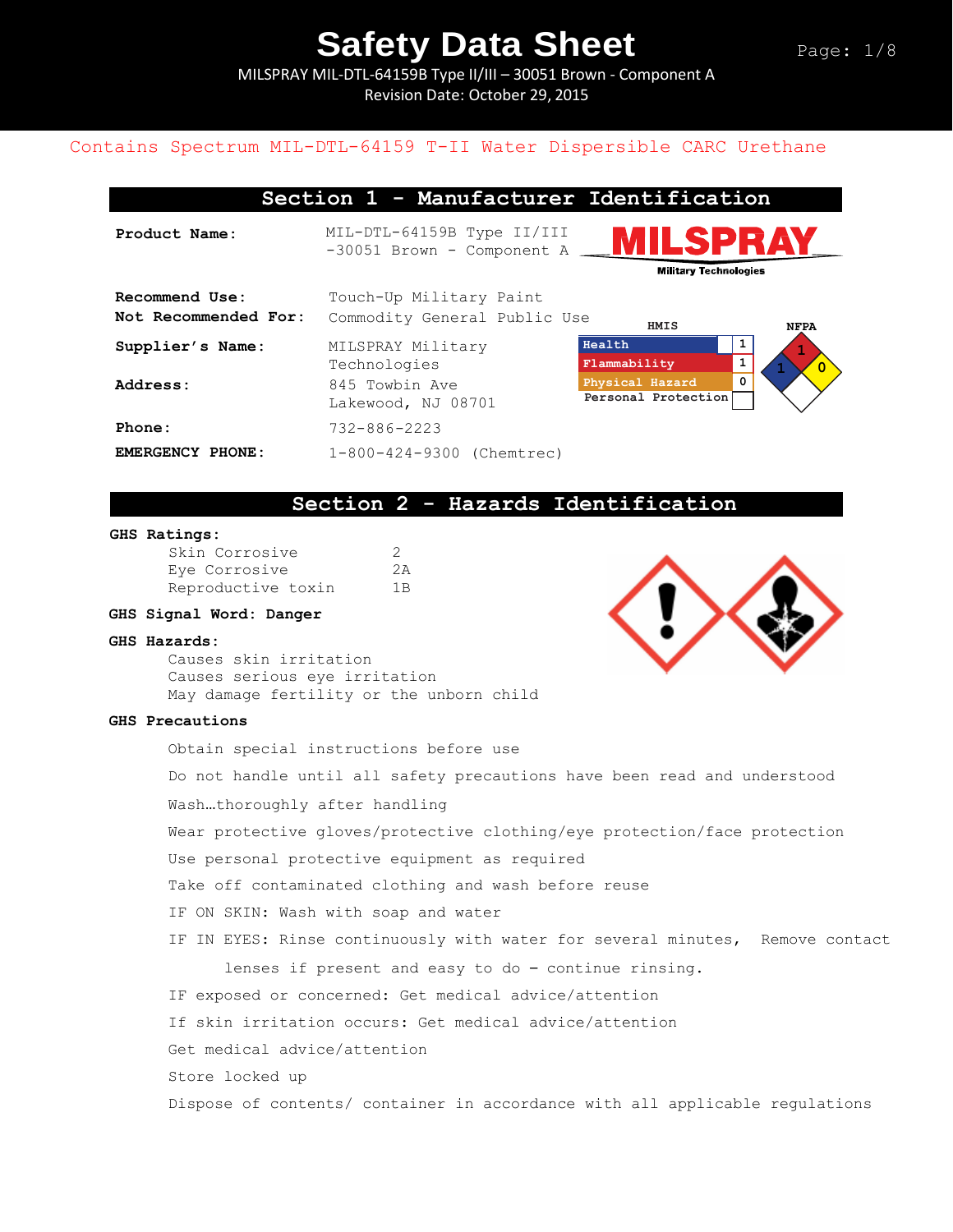MILSPRAY MIL-DTL-64159B Type II/III – 30051 Brown - Component A Revision Date: October 29, 2015

## **Section 3 - Composition/Information on Ingredients**

| Chemical                                       | CAS No.          | Weight<br>Percen |
|------------------------------------------------|------------------|------------------|
| Water                                          | $7732 - 18 - 15$ | $40 - 50$ %      |
| Trade Secret                                   |                  | $10 - 20%$       |
| Polymeric condensate of urea &<br>formaldehyde | $9011 - 05 - 6$  | $5 - 10$ %       |
| Green Chromium (III) Oxide                     | $1308 - 38 - 9$  | $5 - 10$ %       |
| Inorganic Metal Oxide                          | $1317 - 61 - 9$  | $5 - 10$ %       |
| Inorganic Metal Oxide                          | $1309 - 37 - 1$  | $1 - 5%$         |
| n-Methyl-2-Pyrrolidone                         | $872 - 50 - 4$   | $1 - 5%$         |
| Ethene, Homopolymer                            | $68441 - 17 - 8$ | $1 - 5%$         |

## **Section 4 - First Aid Measures**

**EYE CONTACT:** Flush eyes gently with water shile holding eyelids apart. If symptoms persist or if there is any visual difficulty, seek immediate medical attention.

**SKIN CONTACT:** Remove contaminated clothing. Wash exposed area with soap and water. If symptoms persist, seek medical attention. Launder clothing before reuse.

**INHALATION:** If symptoms develop, move individual away from exposure and into fresh air. If symptoms persist, seek medical attention. If breathing is difficult, administer oxygen. Keep person warm and quiet; seek immediate medical attention.

**INGESTION:** Seek medical attention. If individual is drowsy or unconscious, do not give anything by mouth; place individual on the left side with the head down. Contact a physician, medical facility, or poison control center for advice about whether to induce vomiting. If possible, do not leave individual unattended.

**NOTE TO PHYSICIAN:** Preexisting disorders of the following organs (or organ systems) may be aggravated by exposure to this material: lung (ie; asthma-like conditions), skin (redness or rash-like symptoms, irritation)

### **Section 5 - Fire Fighting Measures**

**FLASH POINT:** 95C (203F)

**LEL:** 1.00 **UEL:** 10.00

**SUITABLE EXTINGUISHING MEDIA:** Use water, foam, Carbon Dioxide, or Dry Chemical fire fighting apparatus .

**UNSUITABLE EXTINGUISHING MEDIA:** Not available.

**UNUSUAL FIRE & EXPLOSION HAZARDS:** This water based solution in non-flammable however, in a fire situation vapors that are heavier than air and may travel along the ground or be moved by ventilation and ignited by heat, pilot lights, other flames, or other ignition sources at locations distant from material handling area. Never use welding or cutting torch on or near containers even when empty, as product and/or product residue can ignite explosively .

**PRODUCTS OF COMBUSTION:** May form oxides of carbon, and nitrogen.

**PROTECTION OF FIREFIGHTERS:** Treat all fires as chemical in nature. The use of water may be suitable as an extinguishing media, but will be helpful in keeping adjacent containers cool. Avoid spreading burning liquid with water used for cooling purposes.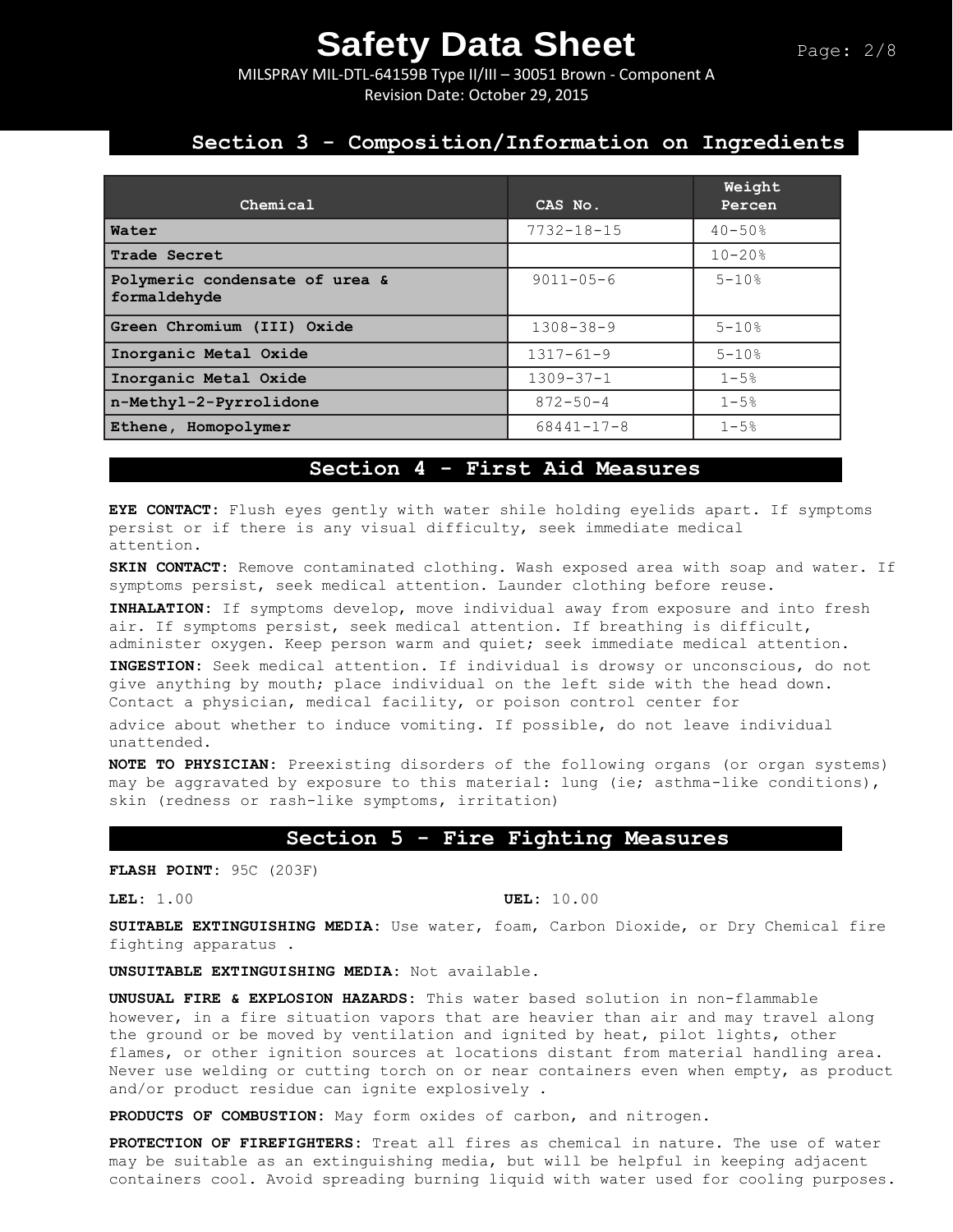MILSPRAY MIL-DTL-64159B Type II/III – 30051 Brown - Component A Revision Date: October 29, 2015

**FIRE FIGHTING EQUIPMENT:** Firemen and emergency responders: wear full turnout gear or Level A equipment including positive-pressure, self-contained breathing apparatus (SCBA), and chemical resistant personal protective equipment. Refer to the personal protective equipment section of this SDS.

**NFPA 704:** Health = 1 Flammability = 1 Instability = 0

### **Section 6 - Accidental Release Measures**

**PERSONAL PRECAUTIONS:** Not available.

**SPILL AND LEAK PROCEDURES:** Spill supervisor - Ensure cleanup personnel wear all appropriate Personal Protective Equipment (PPE), including respiratory protection. Remove all ignition sources. Keep nonessential personnel away from the contaminated area.

**ENVIRONMENTAL PRECAUTIONS:** Stop spill at source, and prevent material from entering drains, sewers, streams or other bodies of water.

**METHODS OF CONTAINMENT:** Dike spill area with suitable absorbant material or chemical booms to limit spreading.

#### **METHODS OF CLEAN-UP:**

**SMALL SPILLS:** Ventilate area, and keep sources of ignition and hot metal surfaces isolated from the spill Absorb liquid using vemiculite, sawdust, speedy-dry, or other suitable floor absorbant material Use only non-sparking tools to collect and transfer to a suitable container for disposal in accordance with local, and federal regulations.

**LARGE SPILLS:** Eliminate all ignition sources, and ventilate area. Persons not wearing protective equipment should be excluded from area of spill until clean-up has been completed. Stop spill at source, and prevent material from entering drains, sewers, streams or other bodies of water. Dike spill area with suitable absorbant material or chemical booms to limit spreading. If runoff occurs, notify authorities as required. Pump or vacuum transfer spilled product to clean containers for recovery. Absorb unrecoverable product, and transfer contaminated absorbent, soil and other materials to containers for disposal in accordance with local, state, and federal regulations. Note; use only non-sparking equipment to clean up spills.

**OTHER INFORMATION:** Not available.

## **Section 7 - Handling and Storage**

**HANDLING**: Wear all appropriate Personal Protective Equipment (PPE). Wear respiratory protection or ensure adequate ventilation at all times as vapors can accumulate in confined or poorly ventilated areas. Use the product in a manner which minimizes splashes and/or the creation of dust. Keep containers dry and closed when not in use. Do not handle or store material near heat, sparks, open flames, or other sources of ignition. Sufficiently ground container when transferring material from one container to another. Emergency eyewash fountains and safety showers should be available in the immediate vicinity of potential exposure. Sudden release of hot organic chemical vapors or mists from process equipment operating at elevated temperatures and pressures, or sudden ingress of air into vacuum equipment, may result in ignitions without the presence of obvious ignition sources. Any use of this product in elevated temperature, pressurized, or vacuum process should be thoroughly evaluated to establish and maintain safe operating conditions.

**STORAGE:** Store this material in tightly sealed original containers only, in a segregated area with adequate ventilation to prevent a build-up of "fumes" that could pose a safety hazard with regard to personal exposure and fire. Keep all sources of ignition away from storage area, and store material at temperatures between 50 to 80 degrees F.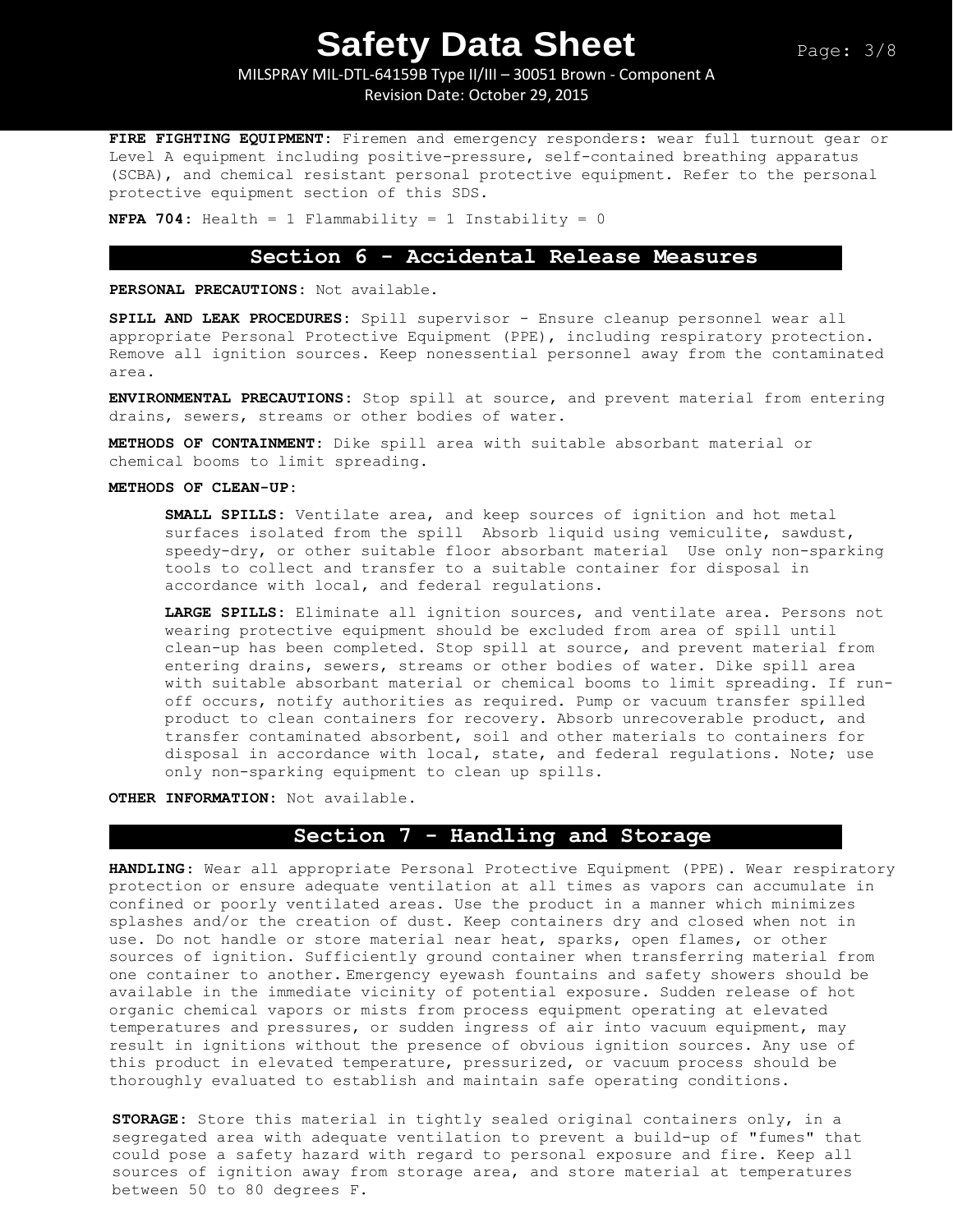MILSPRAY MIL-DTL-64159B Type II/III – 30051 Brown - Component A Revision Date: October 29, 2015

|                                                   | Section 8 - Exposure Controls/Personal Protection                    |                                            |                             |
|---------------------------------------------------|----------------------------------------------------------------------|--------------------------------------------|-----------------------------|
| Chemical                                          | <b>OSHA</b><br>Exposure<br>Limits                                    | <b>ACGIH</b><br>Exposure Limits            | Other<br>Exposure<br>Limits |
| Water                                             | OELs not<br>established                                              | OELs not<br>established                    |                             |
| Trade Secret                                      |                                                                      |                                            |                             |
| Polymeric condensate<br>of urea &<br>formaldehyde | OELs not<br>established                                              | OELs not<br>established                    | PEL 15<br>$mq/m^3$ -<br>TWA |
| Green Chromium<br>(III) Oxide                     | OELs not<br>established                                              | OELs not<br>established                    |                             |
| Inorganic Metal<br>Oxide<br>$1317 - 61 - 9$       | OELs not<br>established                                              | OELs not<br>established                    | <b>PEL 25</b><br>ppm-TLV    |
| Inorganic Metal<br>Oxide<br>$1309 - 37 - 1$       | PEL $10mg/m3$ -<br>TWA (fume)<br>PEL $15mg/m3$ -<br>TWA (total dust) | TLV 5mg/m3-TWA<br>(respirable<br>fraction) |                             |
|                                                   | $PEL$ 5mg/m3<br>TWA (respirable<br>fraction)                         |                                            |                             |
| n-Methyl-2-<br>Pyrrolidone                        | OELs not<br>established                                              | OELs not<br>established                    | PET.<br>$25$ ppm $-$<br>TLV |
| Ethene, Homopolymer                               | OELs not<br>established                                              | OELs not<br>established                    |                             |

**ENGINEERING CONTROLS:** Ensure that any processing ovens are vented to prevent the introduction of fumes into the workplace, and to prevent a build up of fume within the oven. Use only explosion proof equipment, and ground containers and transfer equipment. Use only chemically resistant transfer equipment, and measuring containers.

**EYE PROTECTION**: The use of safety glasses, chemical goggles, and/or face shields are recommended to safeguard against potential eye contact, irritation, or injury. The availability of eye wash stations when using this product is highly recommended.

**SKIN PROTECTION:** The use of chemical resistant gloves is recommended to prevent repeated or prolonged contact with the skin. Wear impervious clothing and boots. The use of chemical aprons is advised when working with and/or transferring these materials. The availability of safety showers in work areas is recommended**.** 

**RECOMMENDED VENTILATION:** General mechanical ventilation may be sufficient to keep product vapor concentrations within specified time-weighted averages. If general ventilation proves inadequate to maintain safe vapor concentrations, supplemental local exhaust may be required.

**RESPIRATORY PROTECTION**: If workplace exposure limits of product or any component is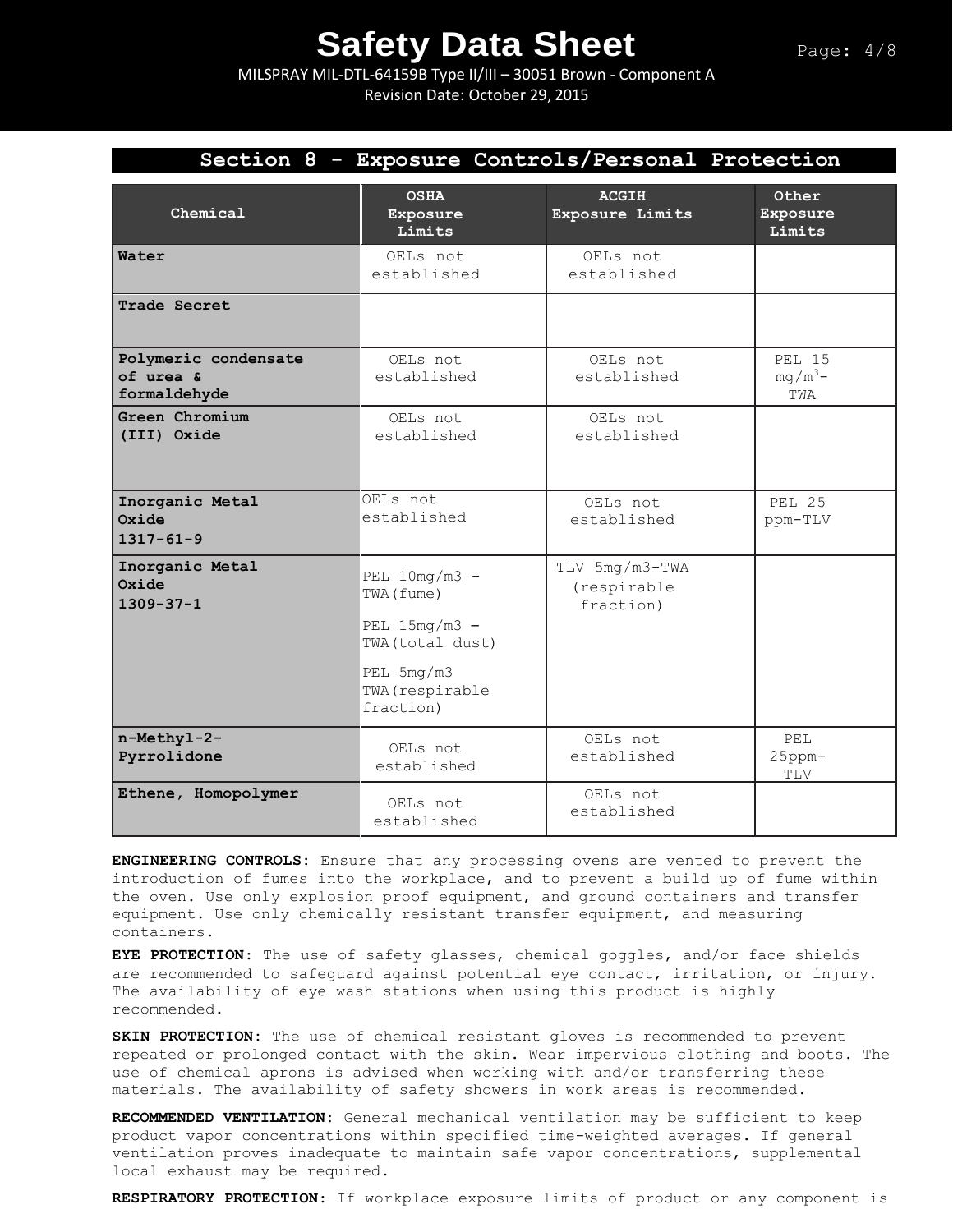MILSPRAY MIL-DTL-64159B Type II/III – 30051 Brown - Component A Revision Date: October 29, 2015

exceeded, the use of a NIOSH/MSHA respirator will be necessary. In general the use of an organic vapor cartridge with a dust/mist pre-filter will be sufficient. In the absence of proper environmental controls, a NIOSH/MSHA approved air supplied respirator is advised.

**CONTAMINATED EQUIPMENT:** Dispose of the waste in compliance with all Federal, state, regional, and local regulations.

**HYGIENE:** Not available.

### **Section 9 - Physical and Chemical Properties**

**APPEARANCE:** Viscous liquid either colored or milky depending on product. **ODOR:** Strong solvent/ammonia type odor. **ODOR THRESHOLD:** Not available. **PHYSICAL STATE:** Liquid **% Volume Volatile:** 67.35 **Formula Lb/Gal:** 10.33 **Boiling Range:** 77 to 100ᵒC **EVAPORATION RATE:** Slower than ether. **pH:** Not available. **MELTING POINT/FREEZING POINT:** Not available. **FLASH POINT:** 95°C (203°F) **FLAMMABILITY:** Not available. **UPPER/LOWER LIMITS FLAMMABITLITY:** 10.00/1.00 **VAPOR PRESSURE:** Not available. **RELATIVE DENSITY:** 1.238 **SOLUBITLITY:** Not available. **PARTITION COEFFICICIENT:** Not available. **AUTO-IGNITION TEMPERATURE:** Not available. **DECOMPOSITION TEMPERATURE:** Not available. **VISCOSITY:** Not available. **VAPOR DENSITTY:** Heavier than air. **Lbs VOC/Gallon Less Water:** 0.96 **Gms VOC/Liter Less Water:** 115

### **Section 10 - Stability and Reactivity**

Components of this mixture may be incompatible with various materials, and will fume certain combustion products. It is recommended that only Spectrum's authorized materials are combined with Spectrum's finished products.

**STABILITY:** Is stable.

**CONDITIONS TO AVOID:** Not available.

**INCOMPATIBLE MATERIALS:** The following incompatibilities may exist with components of this product. Strong oxidizing agents. Acids, strong oxidizing agents.

**HAZARDOUS DECOMPOSITION PRODUCTS:** Thermal decomposition in the presence of air may yield the following; Oxides of carbon, such as carbon dioxide & carbon monoxide. May form: aldehydes, carbon dioxide and carbon monoxide, ketones, organic acids.

**POSSIBILITY OF HAZARDOUS REACTIONS:** Hazardous polymerization will not occur.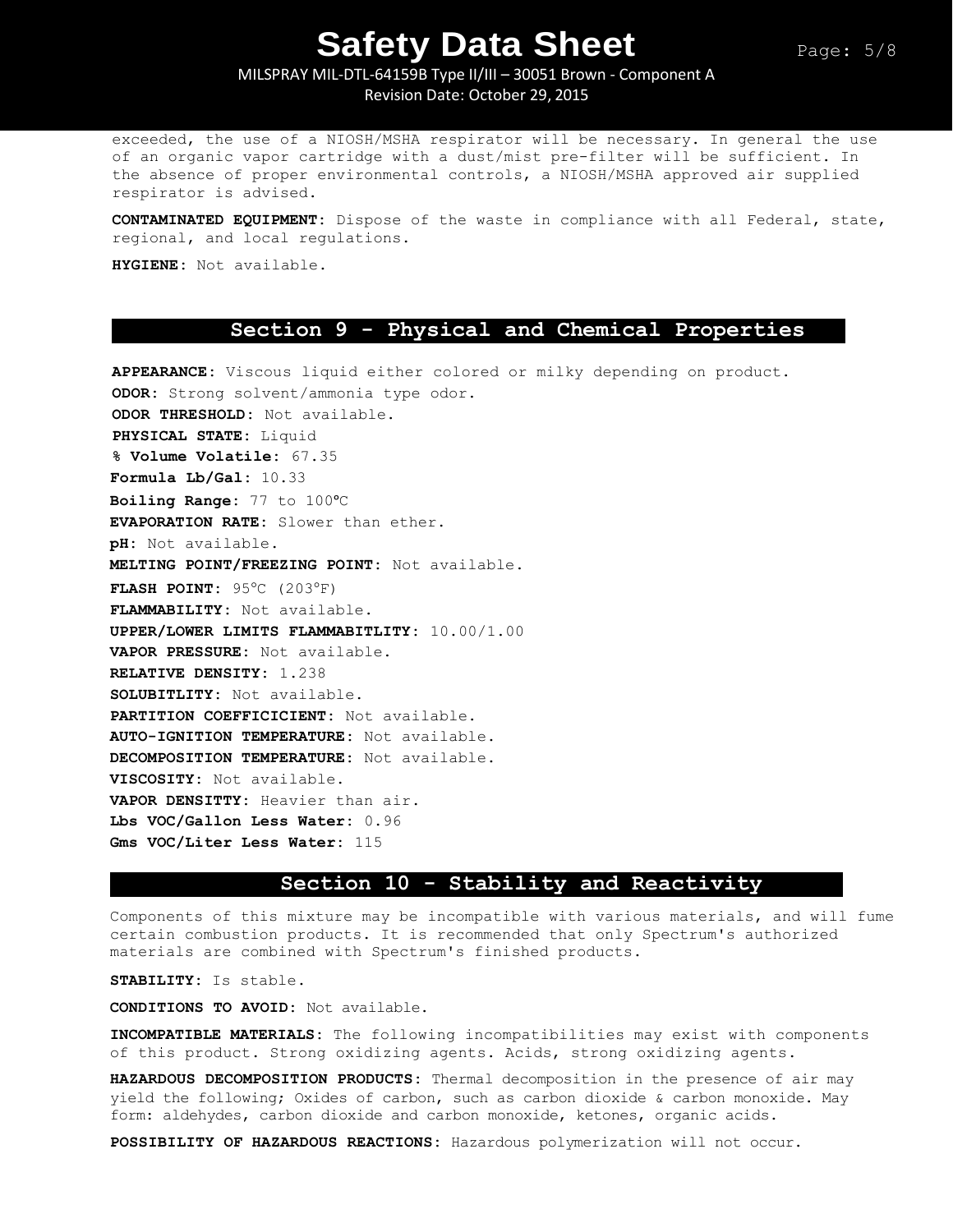MILSPRAY MIL-DTL-64159B Type II/III – 30051 Brown - Component A Revision Date: October 29, 2015

### **Section 11 - Toxicological Information**

**LIKELY ROUTES OF EXPOSURE:** Eye contact, Skin contact, Ingestion, and Inhalation

**TARGET ORGANS:** Reproductive System and Skin.

**EYE:** Can cause eye irritation. Symptoms include stinging, tearing, redness, and swelling of eyes.

**INHALATION:** Breathing of vapor or mist is possible. Breathing small amounts of this material during normal handling is not likely to cause harmful effects. Breathing large amounts may be harmful. Symptoms usually occur at air concentrations higher than the recommended exposure limits.

**SKIN:** May cause mild skin irritation. Prolonged or repeated contact may dry the skin. Symptoms may include redness, burning, drying and cracking of skin, and skin burns. Passage of this material into the body through the skin is possible, but it is unlikely that this would result in harmful effects during safe handling and use.

**Ingestion:** Swallowing small amounts of this material during normal handling is not likely to cause harmful effects. Swallowing large amounts may be harmful. This material can get into the lungs during swallowing or vomiting. This results in lung inflammation and other lung injury.

**MEDICAL CONDITIONS AGGRAVATED BY EXPOSURE:** Signs and symptoms of exposure to this material through breathing, swallowing, and/or passage of the material through the skin may include: mouth and throat irritation, stomach or intestinal upset, irritation of the nose, throat & airways, central nervous system depression, high blood sugar, coma.

**TARGET ORGANS EFFECTS:** This material shortens the time of onset or worsens the liver and kidney damage induced by other chemicals. Overexposure to this material has been suggested as a cause of the following effects in laboratory animals: mild, reversible liver effects, mild, reversible kidney effects, blood abnormalities.

**CANCER INFORMATION:** Based on the available information, this material cannot be classified with regard to carcinogenicity. This material is NOT listed as a carcinogen by the International Agency for Research on Cancer, the National Toxicology Program, or the Occupational Safety and Health Administration.

**Carcinogenicity:** The following chemicals comprise 0.1% or more of this mixture and are listed and/or classified as carcinogens or potential carcinogens by NTP, IARC, OSHA (mandatory listing), or ACGIH (optional listing) .

CAS Number-None; Description-N/A; % Weight-N/A; Carcinogen Rating-N/A

**DEVELOPMENTAL INFORMATION:** This material (or a component) may be harmful to the human fetus based on positive test results with laboratory animals. Case studies show that prolonged intentional abuse of this product during pregnancy can cause birth defects in humans.

**MIXTURE TOXICITY:** Inhalation Toxicity LC50: 5mg/L **COMPONENT TOXICITY:** n-Methyl-2-Pyrrolidone Oral LD50: 3,598 mg/kg (Rat) Dermal LD50: 8 g/kg (Rabbit) Inhalation LC50: 3 mg/L (Rat)

### **Section 12 - Ecological Information**

**ENVIRONMENTAL EFFECTS:** Not available.

## **Section 13 - Disposal Considerations**

As the US EPA, state, regional, and other regulatory agencies may have jurisdiction over the disposal of your facility's hazardous waste, it is incumbent upon you, the hazardous waste generator, to learn of and satisfy all the requirements which affect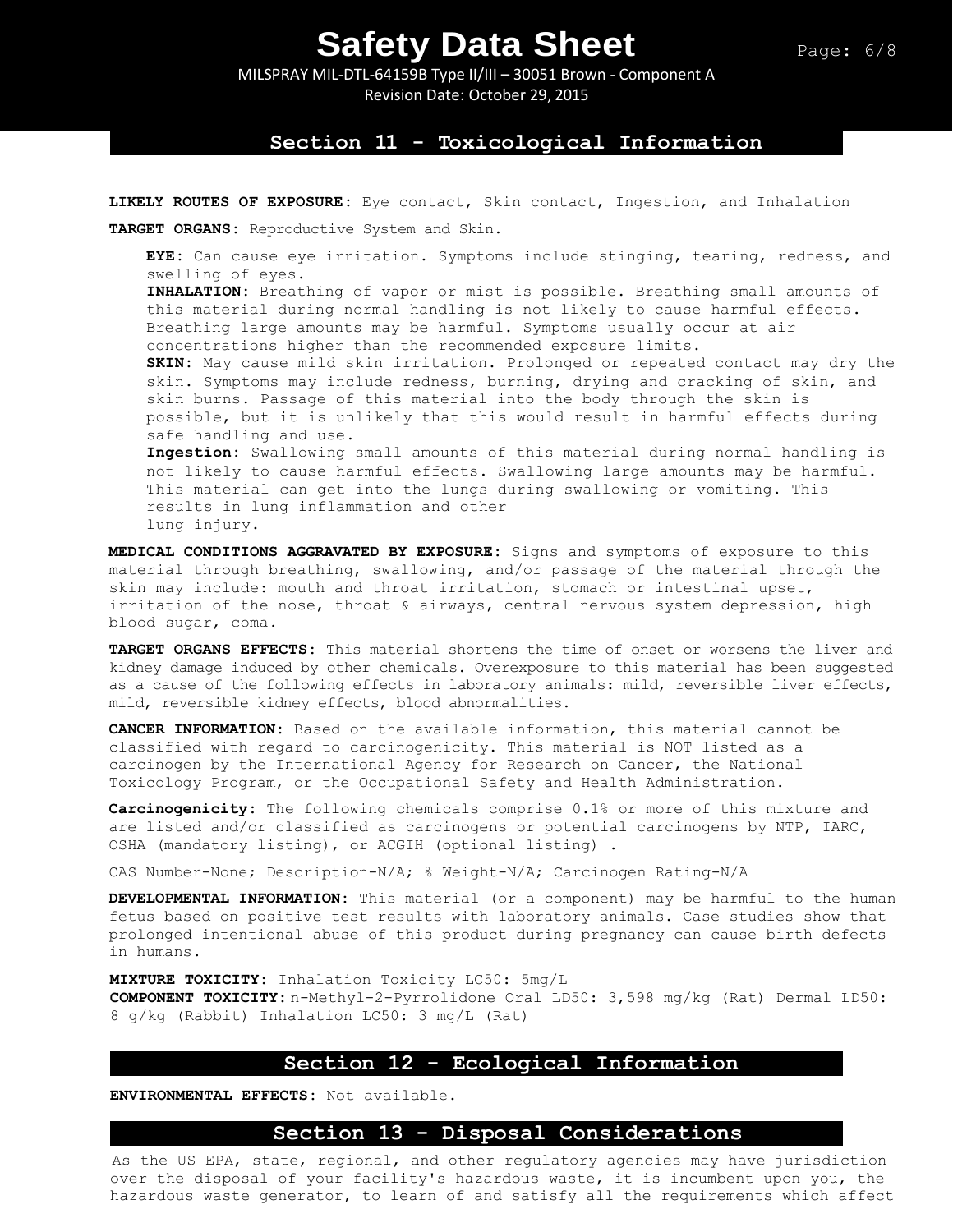MILSPRAY MIL-DTL-64159B Type II/III – 30051 Brown - Component A Revision Date: October 29, 2015

you. Dispose of the hazardous waste at a properly licensed and permitted disposal site or facility. Ensure conformity to all applicable hazardous waste disposal regulations. The US EPA Hazardous Waste Numbers which follow are applicable to this unadulterated product if the product enters the "waste stream." Refer to Title 40 of the Code of Federal Regulations, Part 261 (40 CFR 261). This part of the Code identifies solid wastes which are subject to regulation under various sections of the Code and which are subject to the notification requirements of Section 3010 of the Resource Conservation and Recovery Act (RCRA).

#### **Section 14 - Transport Information**

**DOMESTIC (USDOT):**

Proper Shipping Name: Non-Hazardous Water Base Paint Hazard Class: Not applicable. Packing Group: Not applicable.

### **Section 15 - Regulatory Information**

Other regulatory information is listed where applicable.

**State of California Safe Drinking Water and Toxic Enforcement Act of 1986 (Proposition 65):** WARNING! This product contains the following chemicals which are listed by the State of California as carcinogenic or a reproductive toxin:

872-50-4 n-Methyl-2-Pyrrolidone 1 to 5 %

13463-67-7 Titanium Dioxide 10 to 20 %

**Commonwealth of Massachusetts "Right to Know":** This product contains the following toxic or hazardous substances which appear on the Massachusetts Substance List:

n-Methyl-2-Pyrrolidone 1 to 5 % Inorganic Metal Oxide 1-5% Green Chromium (III) Oxide

**New Jersey Worker and Community Right To Know Hazardous Substance List:** The following substances appear on the New Jersey Right To Know Hazardous Substance List:

n-Methyl-2-Pyrrolidone 1 to 5 %

Inorganic Metal Oxide 1-5%

Green Chromium (III) Oxide 5-10%

**Commonwealth of Pennsylvania Worker and Community Right-To-Know Act:** This product contains the following chemicals which appear on the Pennsylvania Hazardous Substance List:

872-50-4

1309-37-1

**EU Risk Phrases R43:** May cause sensitization by skin contact

#### **Safety Phrase:**

S23: Do not breathe gas/fumes/vapor/spray (appropriate wording to be specified by

the manufacturer)

S24: Avoid contact with skin